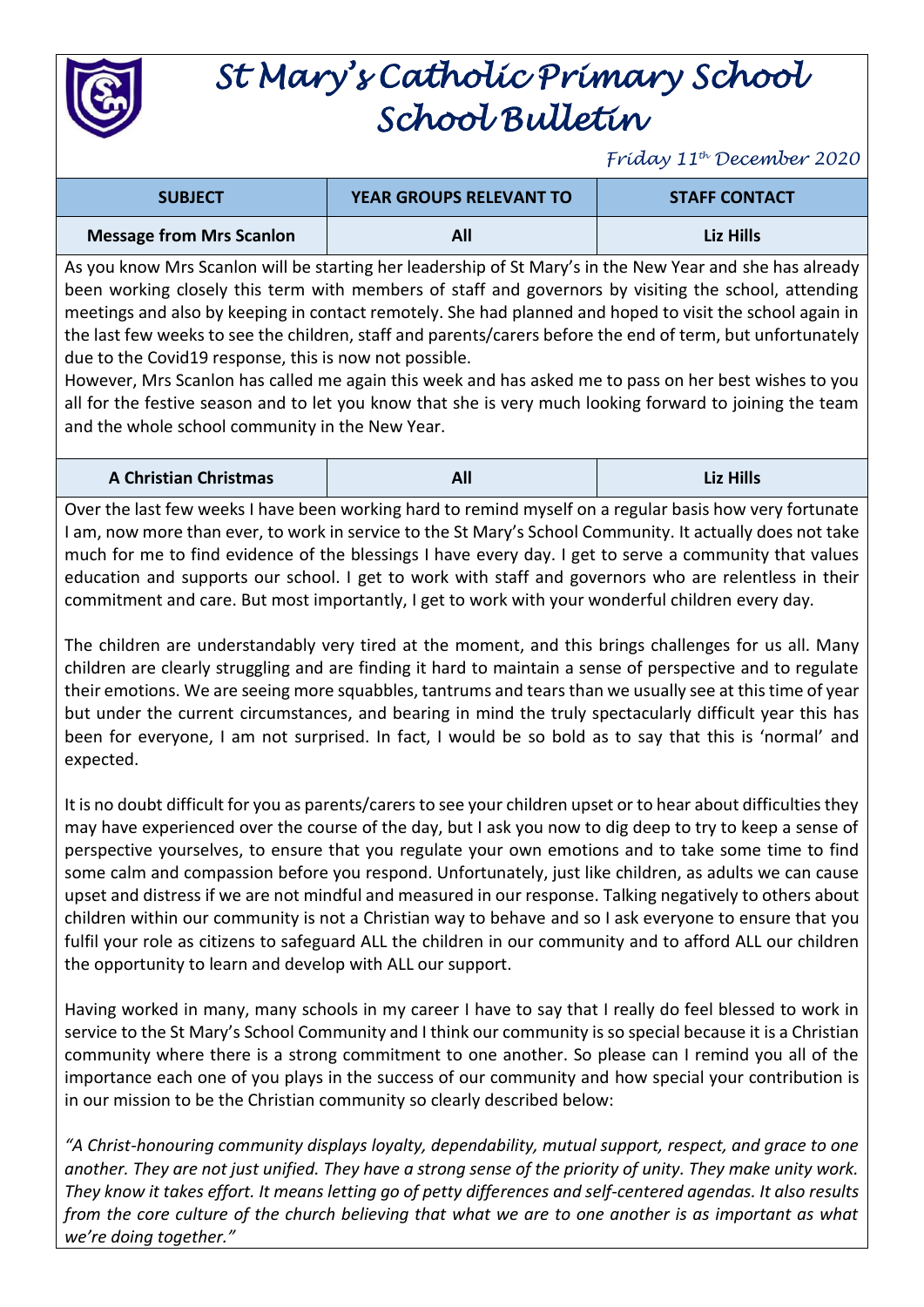As we move into the final week of term, I will continue to count my blessings every day and as I enter my last week of leadership of this special Christian community, I am sure I will have much to remind me of why I am so proud to be in service to you all.

| <b>Farewell</b> | Δľ<br>$\sim$ | Liz Hills |
|-----------------|--------------|-----------|
|-----------------|--------------|-----------|

It is with great sadness that I announce that today was Mrs Botterman's last day as a member of staff at St Mary's School. With over thirty years' service to the school there is no doubt that Mrs Botterman's contribution to St Mary's Community is impressive. Over the course of her time at the school, Mrs Botterman has not only contributed as a member of the teaching staff, she has supported the school as a parent herself, has worked as part of the FSM team, she has served as a Governor, been responsible for many different areas of the school and has served on the Senior Leadership Team. She has taught hundreds of children and touched the lives of many families in the Crowborough Community. Her loyalty and commitment to the school is unquestionable and her passion for education and the development of children is inspiring. There is no doubt that she will be very greatly missed as a member of the staff team, but I am sure that, while she embarks on new adventures, she will still continue to find ways to support the school and our community in the years to come. There has never been a more appropriate time to say … *Once St Mary's - Always St Mary's*.

| <b>Christmas Fun</b> | $\mathbf{A}^{\mathbf{r}}$<br>200 Z | Liz Hills |
|----------------------|------------------------------------|-----------|
|----------------------|------------------------------------|-----------|

A huge thank you to everyone for making today – **so special**. Thank you to all the children for coming in today in their festive clothes. We have seen all the traditional Christmas characters appearing in school today, along with the odd shark, sloth, cat, dog and dinosaur! Thank you to the parents/carers who supported the children in dressing up today. Thank you to the FSM who supported the Christmas Fun Run in which the children completed laps of the running track to earn their Christmas decoration to add to the wall art created in the playground today. Check out the pictures on Facebook. Thank you as well to Father Christmas, who not only sent each class a special Christmas video message and class gifts but even took some time out of his very busy schedule to visit in person to give the children a wave! How lucky and fortunate we all are to be in the position to be able to bring a little Christmas magic to the children this week. Thank you to everyone who has made this possible.

| <b>Fundraising from Christmas</b><br>Cards |  | <b>FSM</b> |
|--------------------------------------------|--|------------|
|--------------------------------------------|--|------------|

The Friends of St Mary's are delighted to report that the children's designs that were made into Christmas cards and other items raised a huge £292.60. Thank you to all that ordered the cards and other items and supported the fundraising efforts for our school. I am sure the children loved seeing their artwork in print, they were all really lovely.

| <b>Changes to the 2021 National</b> | <b>Years One, Two, Four and Six</b> | <b>Liz Hills</b> |
|-------------------------------------|-------------------------------------|------------------|
| <b>Curriculum Assessments</b>       |                                     |                  |

On Thursday 3 December, the Secretary of State for Education announced [measures to support pupils](https://www.us17.list-manage.com/track/click?u=8088a92c9c7454749d4a06114&id=4b00647371&e=4fd1c763c5)  [taking exams and assessments in 2021.](https://www.us17.list-manage.com/track/click?u=8088a92c9c7454749d4a06114&id=4b00647371&e=4fd1c763c5)

They have recognised the difficulties that primary schools are facing in light of the ongoing disruption caused by coronavirus (COVID-19). Therefore, they have altered their approach to the 2021 national curriculum assessments, and will focus on the most important summer assessments for schools, pupils and parents.

For 2021, they have removed:

• all key stage 1 (KS1) tests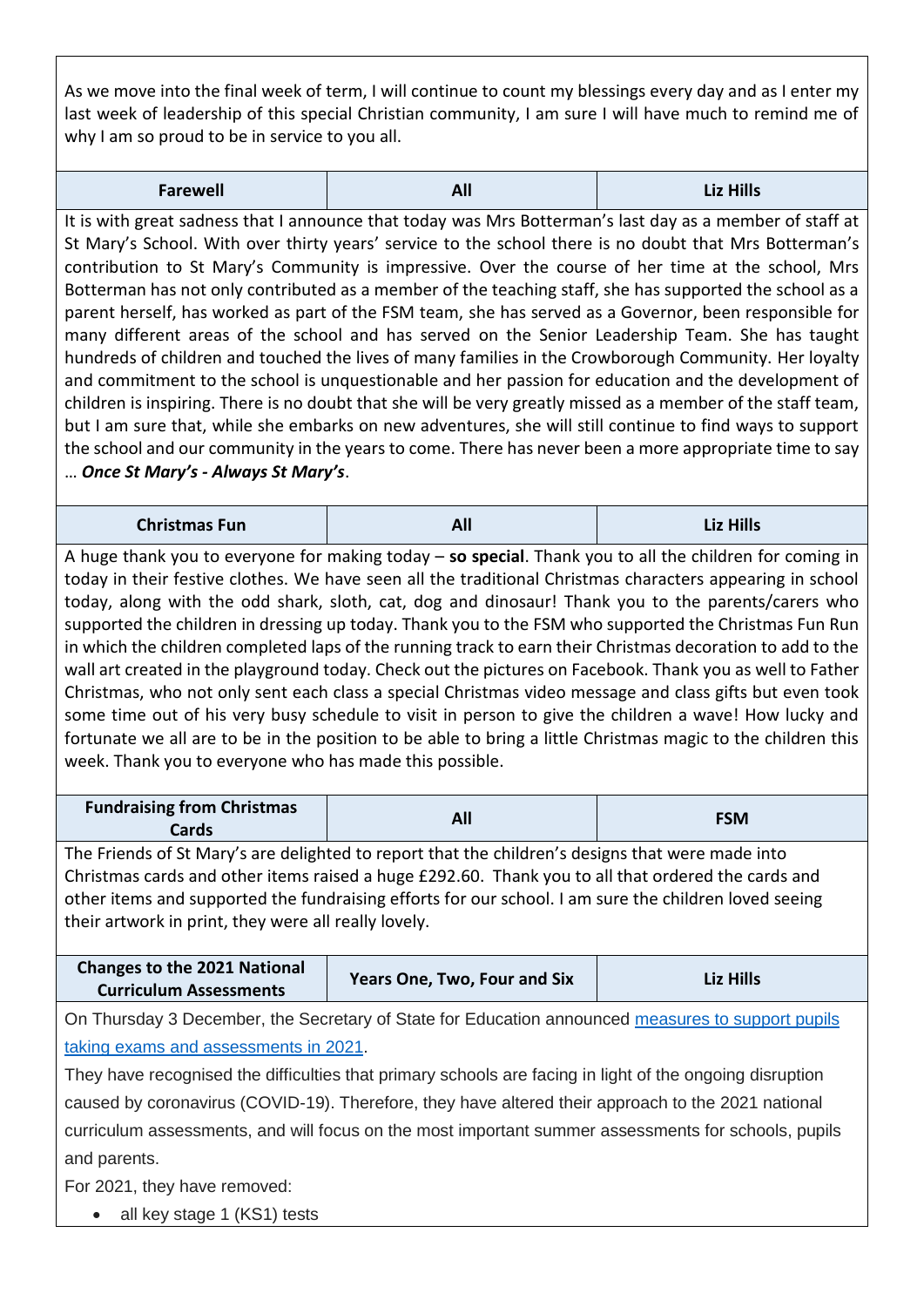- the key stage 2 (KS2) English grammar, punctuation and spelling test
- the requirement to make and report teacher assessment judgements for science at KS1 and KS2

To further support schools, they:

- have delayed the statutory introduction of the multiplication tables check schools may choose to take part on an optional basis
- have extended the timetable variation periods for phonics and KS2, to allow schools greater flexibility if pupils cannot take the tests on the scheduled dates because of coronavirus disruption
- have removed the requirement for schools to submit applications for pupils who need additional time in KS2 tests or notifications that they used an aid (such as a scribe or word processor)

**This means that the following statutory assessments will continue in 2021:** 

- **the phonics screening check for year 1 pupils (and year 2 pupils who have not met the expected standard previously)**
- **KS2 English reading and mathematics tests**
- **KS1 and KS2 teacher assessment (excluding science)**

| Updated Government Guidance |  | <b>Liz Hills</b> |
|-----------------------------|--|------------------|
|-----------------------------|--|------------------|

On 7<sup>th</sup> December 2020, the Government updated its guidance for parents/carers regarding schools. A copy of the updated guidance can be accessed on the school's website and a copy has been sent out with this bulletin.

| <b>Government's Covid Winter Plan</b> | All | <b>Liz Hills</b> |
|---------------------------------------|-----|------------------|
|---------------------------------------|-----|------------------|

At the end of November the Government published its Covid Winter Plan. If you are interested in this, a copy of the document has been sent out with this bulletin.

| Track and Trace – Christmas |            |                  |
|-----------------------------|------------|------------------|
| <b>Holiday Procedures</b>   | <b>All</b> | <b>Liz Hills</b> |

The Government have asked that school leaders make their communities aware of the following information before the end of this term:

- Where a pupil or staff member tests positive for coronavirus (COVID-19), having developed symptoms more than 48 hours since being in school, the school should not be contacted. Parents and carers should follow contact tracing instructions provided by NHS Test and Trace.
- For the first 6 days after teaching ends, if a pupil or staff member tests positive for coronavirus (COVID-19), having developed symptoms within 48 hours of being in school, the school is asked to assist in identifying close contacts and advising self-isolation, as the individual may have been infectious whilst in school. Please make direct contact with Liz Hills, who will be checking emails on a daily basis for the first six days of the school holidays, up to 24th December. Contact Liz via email: [head@stmarysrc.e-sussex.sch.uk](mailto:head@stmarysrc.e-sussex.sch.uk)
- If the school receives notification of a positive case, it may be necessary to contact parents/carers and advise close contacts to self-isolate. This will be done by email/text.
- If pupils are required to self-isolate due to contact with a positive case after the first 6 days following the end of term, schools do not need to be informed about the pupil's absence until the first day of the new term (Monday  $4<sup>th</sup>$  January 2021).

| <b>End of Term Two</b> | All<br>---- | .<br>- 17 |
|------------------------|-------------|-----------|
|------------------------|-------------|-----------|

Please note: the last day of term two is **FRIDAY 18th DECEMBER**.

You are welcome to collect your children from school at **1.30 pm** on this day to begin your Christmas break. However, school will remain open until 3.15 pm and children can be supervised until this time, so please do not worry if you are not able to collect your child at the earlier finish time.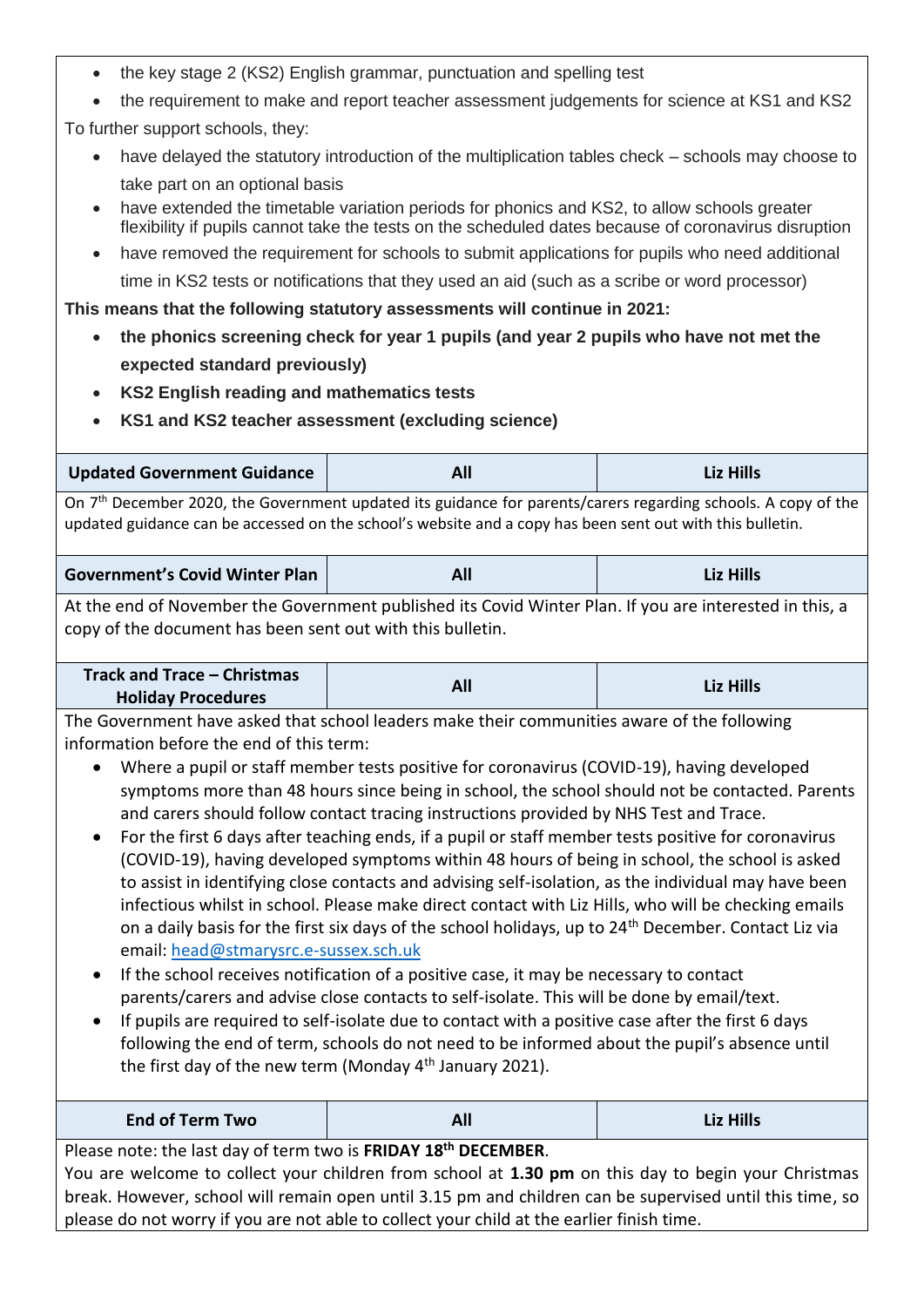| <b>Start of Term Three</b>                                                                                                                                                                                                                                                                                                                                                                                                                                                                                                                                                                                                                                                                                                                                                                                                                                                                                                                                                                                                | All                                                                                                                                                                                                                                                                                                                 | Liz Hills             |  |
|---------------------------------------------------------------------------------------------------------------------------------------------------------------------------------------------------------------------------------------------------------------------------------------------------------------------------------------------------------------------------------------------------------------------------------------------------------------------------------------------------------------------------------------------------------------------------------------------------------------------------------------------------------------------------------------------------------------------------------------------------------------------------------------------------------------------------------------------------------------------------------------------------------------------------------------------------------------------------------------------------------------------------|---------------------------------------------------------------------------------------------------------------------------------------------------------------------------------------------------------------------------------------------------------------------------------------------------------------------|-----------------------|--|
| Please note: ALL children will be expected back in school on MONDAY 4TH JANUARY 2021 for the start of<br>term three.                                                                                                                                                                                                                                                                                                                                                                                                                                                                                                                                                                                                                                                                                                                                                                                                                                                                                                      |                                                                                                                                                                                                                                                                                                                     |                       |  |
| <b>Crisp Packets Collection</b>                                                                                                                                                                                                                                                                                                                                                                                                                                                                                                                                                                                                                                                                                                                                                                                                                                                                                                                                                                                           | All                                                                                                                                                                                                                                                                                                                 | <b>Miss Ticehurst</b> |  |
| Thursday 17 <sup>th</sup> December. Thank you for your kindness.                                                                                                                                                                                                                                                                                                                                                                                                                                                                                                                                                                                                                                                                                                                                                                                                                                                                                                                                                          | On behalf of the East Sussex charity, Warming up the Homeless, Miss Ticehurst is asking for you to bring<br>in empty crisp packets. These that can then be made into blankets to help support the homeless this<br>winter. The crisp packets need to have been cleaned with soap and water please and brought in by |                       |  |
| Mass at St Mary's Church &<br><b>Christmas Services</b>                                                                                                                                                                                                                                                                                                                                                                                                                                                                                                                                                                                                                                                                                                                                                                                                                                                                                                                                                                   | All                                                                                                                                                                                                                                                                                                                 | <b>Fr Dominic</b>     |  |
| Please follow this link.                                                                                                                                                                                                                                                                                                                                                                                                                                                                                                                                                                                                                                                                                                                                                                                                                                                                                                                                                                                                  | Please see attached poster regarding the mass times at St Mary's church. The Christmas services have been<br>confirmed and bookings are essential. Tickets can be booked via the website.<br>https://www.stmaryscrowborough.org.uk/recent-announcements/christmas-other-services                                    |                       |  |
| <b>Christmas Hamper</b>                                                                                                                                                                                                                                                                                                                                                                                                                                                                                                                                                                                                                                                                                                                                                                                                                                                                                                                                                                                                   | All                                                                                                                                                                                                                                                                                                                 | <b>Office</b>         |  |
| Please send in cash to the school office in an envelope marked Christmas Hamper and don't forget to write on the<br>envelope your child's name. The office will then allocate your child's name to the numbers list for the amount that<br>you have contributed. No tickets will be issued and a lucky number will be drawn at anonymously at random next<br>Wednesday 16th December at 4pm and one lucky person will win the hamper of Christmas goodies to take home<br>before the Christmas holidays.<br>All proceeds raised will be added the Friends of St Mary's fundraising for the children and new equipment. Good<br>luck everyone and please get your money in by next Wednesday 16th.                                                                                                                                                                                                                                                                                                                         |                                                                                                                                                                                                                                                                                                                     |                       |  |
| <b>Cool Milk</b>                                                                                                                                                                                                                                                                                                                                                                                                                                                                                                                                                                                                                                                                                                                                                                                                                                                                                                                                                                                                          | <b>Reception Class</b>                                                                                                                                                                                                                                                                                              | <b>Office</b>         |  |
| Once you child turns 5, they will no longer be eligible for free milk in school that is funded by the Government.<br>However, if you wish for your child to continue to receive milk in school at their morning break, you can register<br>them through the Cool Milk scheme and you child can receive milk at a subsidised rate.<br>If your child is over five<br>1. Register your child online at<br>2. www.coolmilk.com/register or request a registration form from the office and return it to FREEPOST COOL<br>MILK (no other details required).<br>3. Milk usually costs around just £15 a term. By registering online, you'll be able to make a payment<br>straightaway. If however, you return a registration form by post Cool Milk will send you a payment<br>request. If your payment is received by them by 5pm on a Tuesday, your child will receive milk the<br>following week.<br>Your child will start to gain all the nutritional benefits from a daily serving of chilled milk in the classroom.<br>4. |                                                                                                                                                                                                                                                                                                                     |                       |  |
| <b>Cool Milk</b>                                                                                                                                                                                                                                                                                                                                                                                                                                                                                                                                                                                                                                                                                                                                                                                                                                                                                                                                                                                                          | Persons eligible for Free School<br><b>Meals</b>                                                                                                                                                                                                                                                                    | <b>Office</b>         |  |

If you are receipt of Free School Meals, your child in any year group can receive a portion of milk in school free of charge. Please contact the office directly if you would like your child to receive milk daily in school.